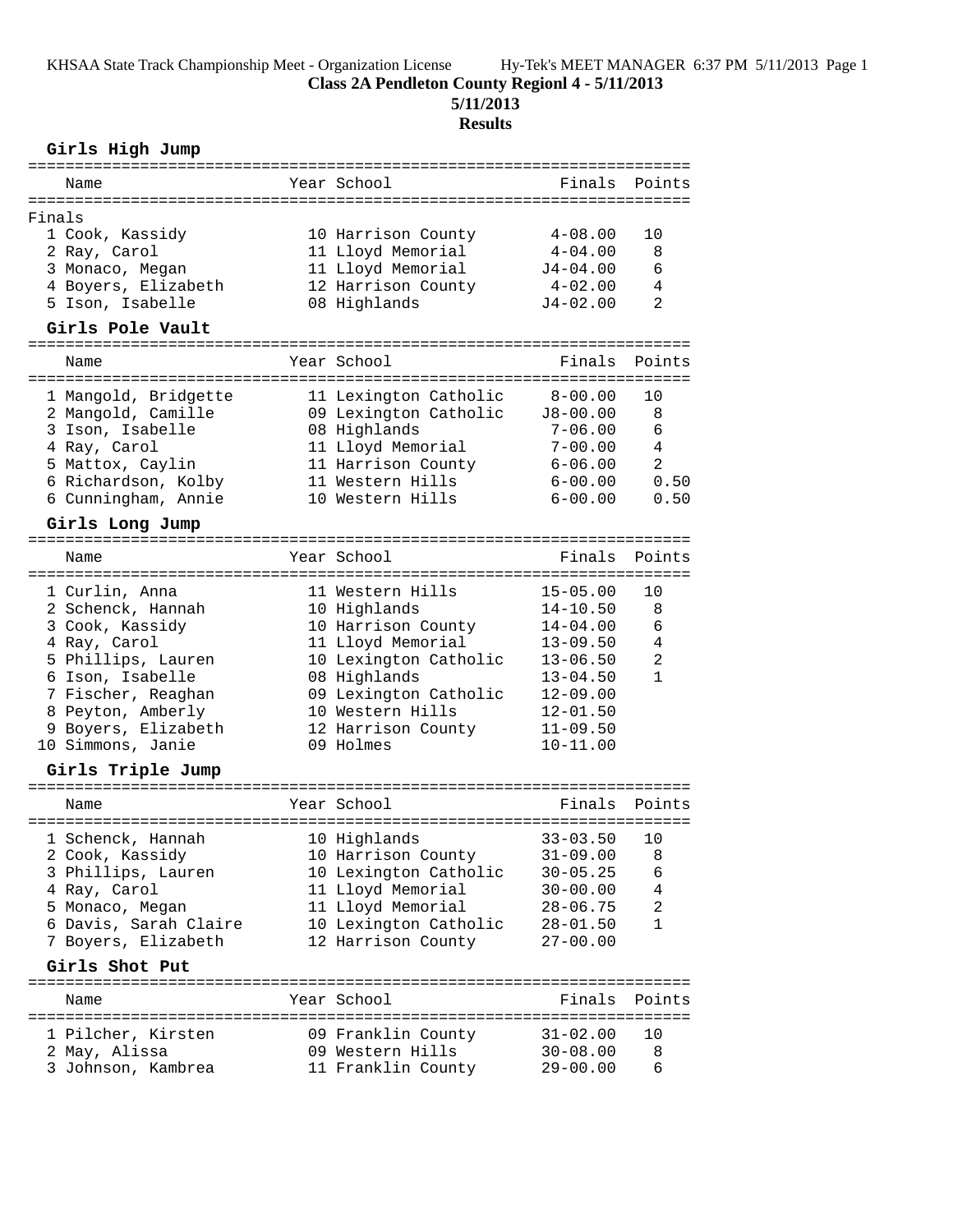**Class 2A Pendleton County Regionl 4 - 5/11/2013**

**5/11/2013**

## **Results**

### **....Girls Shot Put**

| 4 Leachman, Aja         | 11 Western Hills      | $28 - 10.00$ | 4            |
|-------------------------|-----------------------|--------------|--------------|
| 5 Jourdan, Lauren       | 08 Highlands          | $26 - 09.00$ | -2           |
| 6 Laur, Larken          | 09 Highlands          | $25 - 02.00$ | $\mathbf{1}$ |
| 7 Woodard, Sydney       | 10 Lexington Catholic | $24 - 00.00$ |              |
| 8 Hughes, Anna          | 11 Lexington Catholic | $23 - 06.50$ |              |
| 9 Blackaby, Alex        | 09 Pendleton County   | $22 - 07.50$ |              |
| 10 Adem, Nejmo          | 12 Lloyd Memorial     | $21 - 02.50$ |              |
| 11 Buck, Stephanie      | 12 Harrison County    | $20 - 07.00$ |              |
| 12 Dampier, Miranda     | 09 Bourbon County     | $19 - 07.00$ |              |
| 13 Sweetland, Hanna     | 09 Pendleton County   | $19 - 01.00$ |              |
| 14 Pouncy-Allen, Keosha | 12 Holmes             | $2 - 00.50$  |              |

#### **Girls Discus Throw**

| Name                              |  | Year School                    | Finals Points |              |  |  |
|-----------------------------------|--|--------------------------------|---------------|--------------|--|--|
|                                   |  |                                |               |              |  |  |
| 1 Johnson, Kambrea                |  |                                |               | 10           |  |  |
| 2 Leachman, Aja                   |  | 11 Western Hills               | $95 - 00$     | 8            |  |  |
| 3 Ellis, Kristen                  |  | 10 Franklin County 84-00       |               | 6            |  |  |
| 4 Laur, Larken                    |  | 09 Highlands                   | $75 - 07$     | 4            |  |  |
| 5 Woodard, Sydney                 |  | 10 Lexington Catholic 74-02    |               | 2            |  |  |
| 6 Cathey, Mikka                   |  | 10 Western Hills               | 70-09         | $\mathbf{1}$ |  |  |
| 7 Jourdan, Lauren 18 08 Highlands |  |                                | $69 - 11$     |              |  |  |
| 8 Hughes, Anna                    |  | 11 Lexington Catholic          | $63 - 09$     |              |  |  |
| 9 Pouncy-Allen, Keosha            |  | 12 Holmes                      | $62 - 00$     |              |  |  |
| 10 Blackaby, Alex                 |  | 09 Pendleton County            | $61 - 03$     |              |  |  |
| 11 Adem, Nejmo                    |  | 12 Lloyd Memorial              | $59 - 04$     |              |  |  |
| 12 Buck, Stephanie                |  | 12 Harrison County             | $53 - 01$     |              |  |  |
| 13 Jackson, Courtney              |  | 11 Harrison County             | $47 - 02$     |              |  |  |
| 14 Dampier, Miranda               |  | 09 Bourbon County              | $45 - 04$     |              |  |  |
| -- Sweetland, Hanna               |  | 09 Pendleton County            | FOUL          |              |  |  |
| Boys High Jump                    |  |                                |               |              |  |  |
|                                   |  |                                |               |              |  |  |
| Name                              |  | Year School<br>--------------  | Finals Points |              |  |  |
| --------------------------------  |  |                                | ============  |              |  |  |
| 1 Kenney, Jordan                  |  | 11 Harrison County 5-10.00     |               | 10           |  |  |
| 2 Ritchie, Mason                  |  | 11 Harrison County 15-10.00    |               | 8            |  |  |
| 3 Vickers, Freddie                |  | 10 Holmes                      | $5 - 08.00$   | 6            |  |  |
| 4 Evans, Jaquan                   |  | 10 Lloyd Memorial 5-06.00      |               | 4            |  |  |
| 5 Wachs, Parker                   |  | 12 Lexington Catholic J5-06.00 |               | 2            |  |  |

| Name              | Year School           | Finals Points      |              |
|-------------------|-----------------------|--------------------|--------------|
| Boys Pole Vault   |                       |                    |              |
| -- Gomez, Joseph  | 12 Bourbon County     | NH                 |              |
| 9 Moore, Collin   | 10 Lexington Catholic | $5 - 02.00$        |              |
| 8 Tinsley, Ben    | 10 Western Hills      | $J5 - 04.00$       |              |
| 7 Cox, Chris      | 11 Highlands          | $J5 - 04.00$       |              |
| 6 Pulsfort, Jared | 08 Highlands          | $5 - 04.00$        | $\mathbf{1}$ |
| J Wachb, rairch   | IZ DEAINGCON CACHOIIC | <u>u J-uu . uu</u> | ∠            |

| 1 Harrod, Tighe    | 12 Franklin County | $13 - 00.00$ | 10  |
|--------------------|--------------------|--------------|-----|
| 2 Withers, Dylan   | 11 Lloyd Memorial  | $11 - 00.00$ |     |
| 3 Bolin, Taylor    | 11 Harrison County | $10 - 06.00$ | - 6 |
| 4 Peterson, Austin | 12 Highlands       | $9 - 06.00$  | 4   |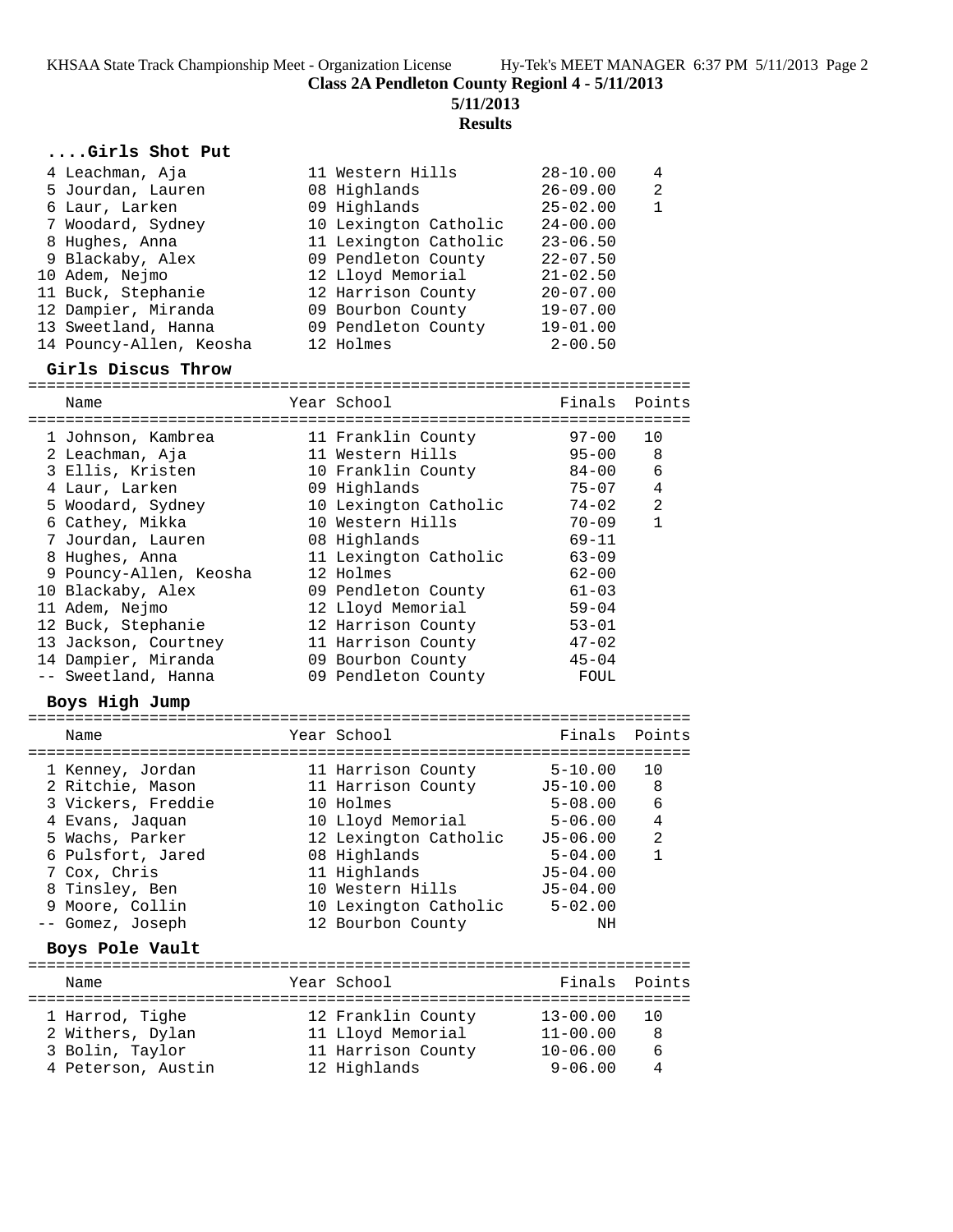**Class 2A Pendleton County Regionl 4 - 5/11/2013**

**5/11/2013**

### **Results**

# **....Boys Pole Vault**

| -- Nieporte, Nick                   | 11 Lloyd Memorial                            | ΝH                           |                     |
|-------------------------------------|----------------------------------------------|------------------------------|---------------------|
| -- Beiersdorfer, Andrew             | 10 Covington Catholic                        | ΝH                           |                     |
| -- Depp, Easton                     | 10 Highlands                                 | ΝH                           |                     |
| -- Skubak, Aj                       | 11 Covington Catholic                        | ΝH                           |                     |
| Boys Long Jump                      |                                              |                              |                     |
| Name                                | Year School                                  | Finals                       | Points              |
|                                     |                                              |                              |                     |
| 1 Kenney, Jordan                    | 11 Harrison County                           | $19 - 00.50$                 | 10                  |
| 2 Puckett, Todd                     | 12 Harrison County                           | $18 - 09.75$                 | 8                   |
| 3 Raymond, Nick                     | 10 Western Hills                             | $18 - 02.75$                 | 6                   |
| 4 Yarber, Joseph                    | 10 Lexington Catholic                        | $17 - 11.75$                 | 4                   |
| 5 Vanorio, Caleb                    | 10 Pendleton County                          | $17 - 08.75$                 | 2                   |
| 6 Vickers, Freddie                  | 10 Holmes                                    | $17 - 07.25$                 | $\mathbf{1}$        |
| 7 Cox, Chris                        | 11 Highlands                                 | $17 - 06.00$                 |                     |
| 8 Flynn, Adam                       | 09 Covington Catholic                        | $16 - 09.00$                 |                     |
| 9 Kendall, Nick                     | 09 Highlands                                 | $16 - 07.50$                 |                     |
| 10 Mcdowell, Logan                  | 10 Covington Catholic                        | $J16 - 07.50$                |                     |
| 11 Stone, Thomas                    | 11 Franklin County                           | $16 - 06.00$                 |                     |
| 12 Matthews, Tristan                | 09 Holmes                                    | $12 - 04.50$                 |                     |
| Boys Triple Jump                    |                                              |                              |                     |
|                                     |                                              |                              |                     |
| Name                                | Year School                                  | Finals                       | Points              |
|                                     |                                              |                              |                     |
| 1 Van Leeuwen, Alex                 | 12 Lexington Catholic                        | $40 - 06.00$                 | 10                  |
| 2 Cox, Chris                        | 11 Highlands                                 | $40 - 02.00$                 | 8                   |
| 3 Ritchie, Mason                    | 11 Harrison County                           | $38 - 01.00$                 | 6                   |
| 4 Vickers, Freddie                  | 10 Holmes                                    | $37 - 11.00$                 | 4<br>$\overline{a}$ |
| 5 Flynn, Adam                       | 09 Covington Catholic                        | $36 - 07.00$                 | $\mathbf{1}$        |
| 6 Yarber, Joseph<br>7 Puckett, Todd | 10 Lexington Catholic<br>12 Harrison County  | $35 - 11.00$                 |                     |
|                                     |                                              | $35 - 08.00$                 |                     |
| 8 Jacobs, Nick<br>9 Walters, Zach   | 09 Covington Catholic<br>12 Pendleton County | $33 - 06.00$<br>$29 - 05.50$ |                     |
|                                     |                                              |                              |                     |
| Boys Shot Put                       |                                              |                              |                     |
| Name                                | Year School                                  | Finals                       | Points              |
| 1 Vollet, Andrew                    | 12 Lexington Catholic                        | $59 - 08.50$                 | 10                  |
| 2 Kraft, Trevor                     | 12 Highlands                                 | $45 - 10.00$                 | 8                   |
| 3 Teegarden, Aaron                  | 12 Pendleton County                          | $43 - 02.00$                 | 6                   |
| 4 Rohling, Ross                     | 12 Covington Catholic                        | $42 - 07.50$                 | 4                   |
| 5 Scruggs, Mikekale                 | 12 Holmes                                    | $40 - 11.50$                 | 2                   |
| 6 Sparks, William                   | 10 Lexington Catholic                        | $40 - 03.00$                 | 1                   |
| 7 Walker, Dominic                   | 11 Harrison County                           | $40 - 01.50$                 |                     |
| 8 Gast, Nik                         | 12 Bourbon County                            | $36 - 07.50$                 |                     |
| 8 Edwards, Donovan                  | 11 Western Hills                             | $36 - 07.50$                 |                     |
| 10 Slusher, Michael                 | 11 Lloyd Memorial                            | $35 - 01.50$                 |                     |
| 11 Dee, Mitch                       | 12 Highlands                                 | $34 - 07.50$                 |                     |
| 12 Molony, Chris                    | 12 Covington Catholic                        | $34 - 07.00$                 |                     |
| 13 Jones, Clay                      | 12 Harrison County                           | $34 - 02.00$                 |                     |
| 14 Fooks, Jake                      | 11 Bourbon County                            | $33 - 05.00$                 |                     |
| 15 Burton, Derek                    | 10 Pendleton County                          | $31 - 07.50$                 |                     |
|                                     |                                              |                              |                     |